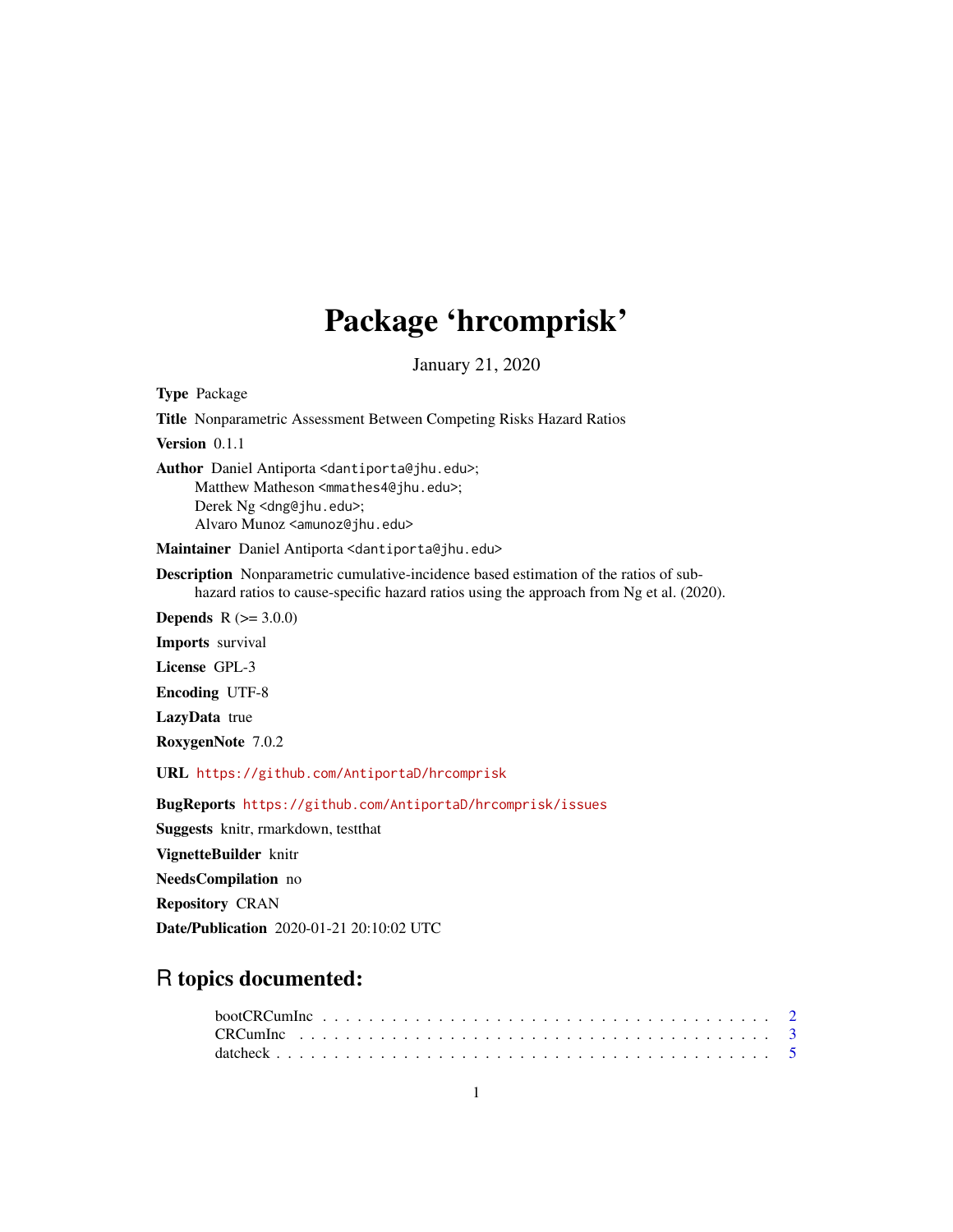| Index |  |  |  |  |  |  |  |  |  |  |  |  |  |  |  |  |  |  |  |  | $\overline{13}$ |
|-------|--|--|--|--|--|--|--|--|--|--|--|--|--|--|--|--|--|--|--|--|-----------------|
|       |  |  |  |  |  |  |  |  |  |  |  |  |  |  |  |  |  |  |  |  |                 |
|       |  |  |  |  |  |  |  |  |  |  |  |  |  |  |  |  |  |  |  |  |                 |
|       |  |  |  |  |  |  |  |  |  |  |  |  |  |  |  |  |  |  |  |  |                 |
|       |  |  |  |  |  |  |  |  |  |  |  |  |  |  |  |  |  |  |  |  |                 |
|       |  |  |  |  |  |  |  |  |  |  |  |  |  |  |  |  |  |  |  |  |                 |

<span id="page-1-1"></span>bootCRCumInc *Bootstrap for Ratios of Hazard Ratios*

# Description

Bootstrap 95% Confidence Intervals limits for estimated Ratios of sHR/csHR.

### Usage

```
bootCRCumInc(
 df,
 exit,
 event,
 exposure,
 entry = NULL,
 weights = NULL,
  ipwvars = NULL,
  rep = 0,print.attr = T,
  seed = 54321
)
```
#### Arguments

| df         | A data frame containing, at a minimum, exit, event, and exposure.                                                                                                                                                                      |
|------------|----------------------------------------------------------------------------------------------------------------------------------------------------------------------------------------------------------------------------------------|
| exit       | Name of the column in df containing times of event or censoring.                                                                                                                                                                       |
| event      | Name of the column in df containing codes for censoring $(0)$ and event types $(1 -$<br>4). Analysis of more than 4 competing events is not supported by this function.                                                                |
| exposure   | Name of the column in df containing a binary $(0/1)$ exposure variable for strati-<br>fication.                                                                                                                                        |
| entry      | Name of the column in df containing late entry times.                                                                                                                                                                                  |
| weights    | Name of the column in df containing user-supplied weights. If ipwvars is uti-<br>lized, this argument is ignored.                                                                                                                      |
| ipwvars    | A vector of names of columns in 'df' containing predictor variables for building<br>a propensity score model for exposure and creating standardized inverse proba-<br>bility weights using this model. Overrides the weights argument. |
| rep        | Number of replicates for bootstrapping if confidence intervals for the sHR/csHR<br>estimate are desired. See more details on bootstrapping below.                                                                                      |
| print.attr | A logical indicator for whether results should be returned in console.                                                                                                                                                                 |
| seed       | A seed number start for the bootstrap estimation.                                                                                                                                                                                      |

<span id="page-1-0"></span>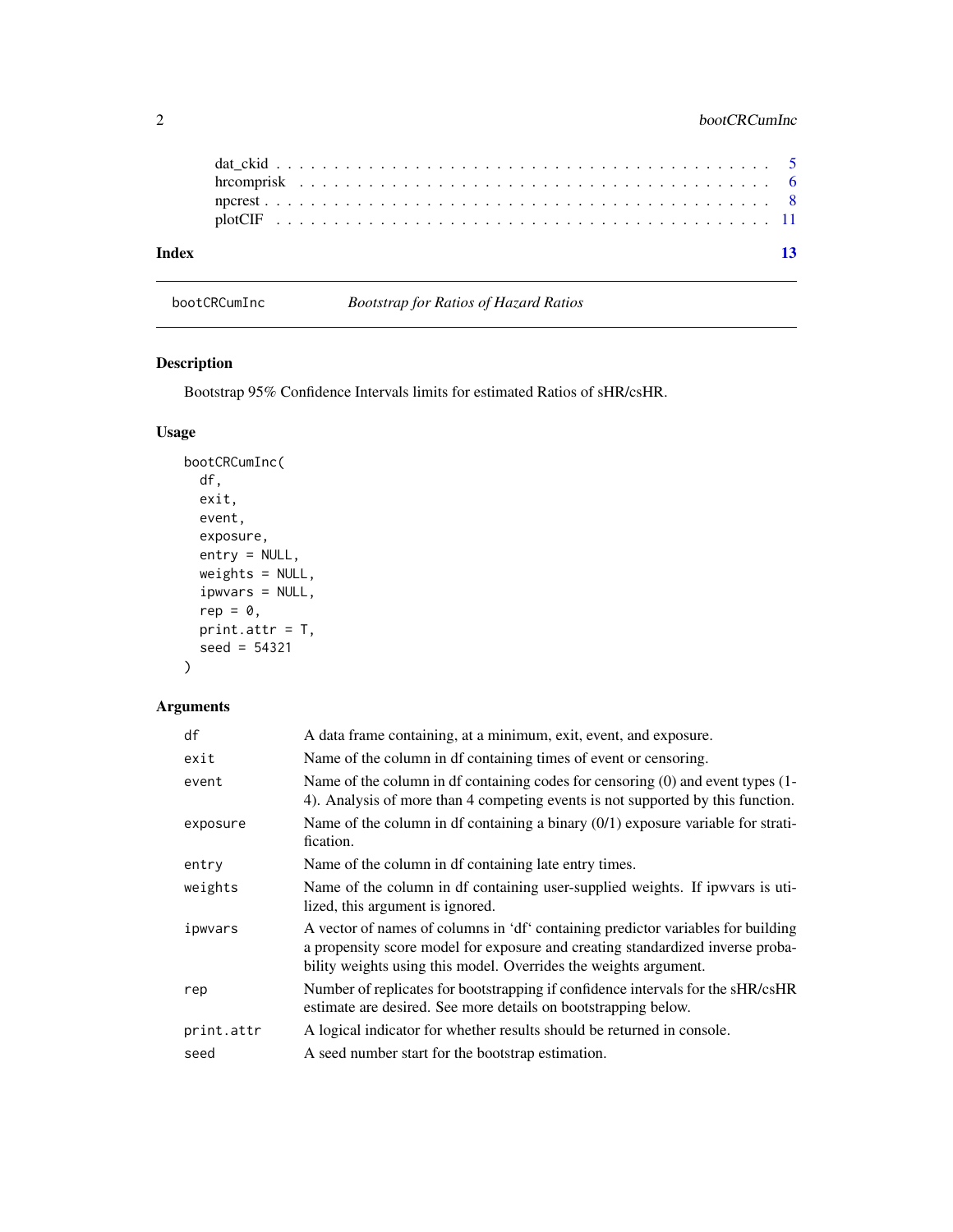#### <span id="page-2-0"></span>CRCumInc 3

#### Value

A data frame with the 95% confidence interval limits (upper and lower) for Sub-hazard ratio/Causespecific hazard ratio for each event:

- R1.lower Lower limit of the 95%CI of the Sub-hazard ratio/Cause-specific hazard ratio for event 1 at time t
- R1.upper Upper limit of the 95%CI of the Sub-hazard ratio/Cause-specific hazard ratio for event 1 at time t
- R2.lower Lower limit of the 95%CI of the Sub-hazard ratio/Cause-specific hazard ratio for event 2 at time t
- R2.upper Upper limit of the 95%CI of the Sub-hazard ratio/Cause-specific hazard ratio for event 2 at time t

#### Examples

```
#data from the package
data <- hrcomprisk::dat_ckid
#Obtain the 95%CI by bootstraping
ciCIF<-bootCRCumInc(df=data, exit=exit, event=event, exposure=b1nb0, rep=10, print.attr=TRUE)
```
<span id="page-2-1"></span>CRCumInc *Estimation of Cumulative Incidence of competing events*

#### Description

Estimation of Cumulative Incidence Functions (CIF) of competing events.

This function is based on the CIF estimated by the survival package.

#### Usage

```
CRCumInc(
  df,
  time,
  event,
  exposed,
  entry = NULL,
 weights = NULL,
  ipwvars = NULL,
  print.attr = T
)
```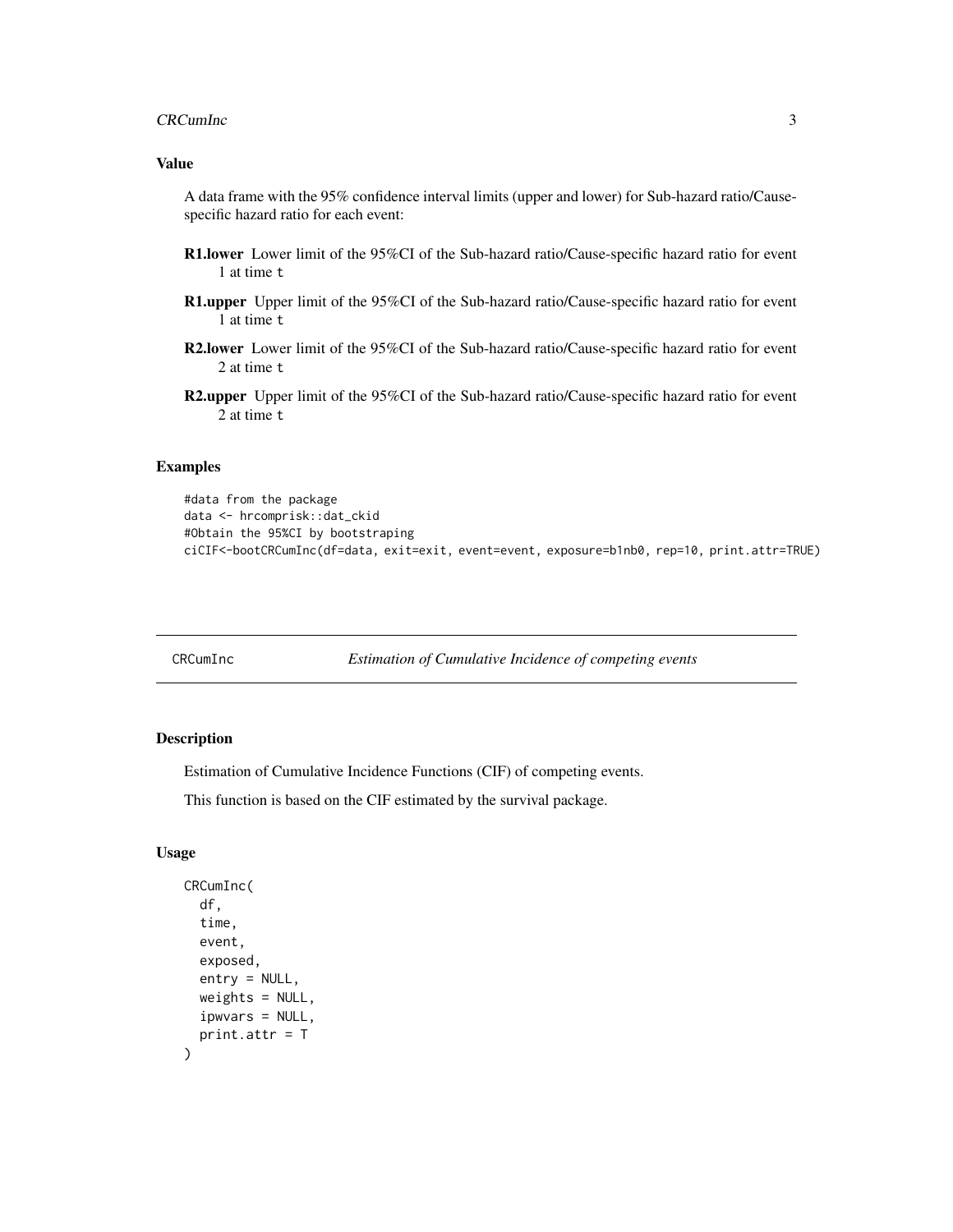#### **Arguments**

| df         | A data frame containing, at a minimum, exit, event, and exposure.                                                                                                                                                                      |
|------------|----------------------------------------------------------------------------------------------------------------------------------------------------------------------------------------------------------------------------------------|
| time       | Name of the column in df containing times of event or censoring.                                                                                                                                                                       |
| event      | Name of the column in df containing codes for censoring $(0)$ and event types $(1 -$<br>4). Analysis of more than 4 competing events is not supported by this function.                                                                |
| exposed    | Name of the column in df containing a binary $(0/1)$ exposure variable for strati-<br>fication.                                                                                                                                        |
| entry      | Name of the column in df containing late entry times.                                                                                                                                                                                  |
| weights    | Name of the column in df containing user-supplied weights. If ipwyars is uti-<br>lized, this argument is ignored.                                                                                                                      |
| ipwvars    | A vector of names of columns in 'df' containing predictor variables for building<br>a propensity score model for exposure and creating standardized inverse proba-<br>bility weights using this model. Overrides the weights argument. |
| print.attr | A logical indicator for whether results should be returned in console.                                                                                                                                                                 |
|            |                                                                                                                                                                                                                                        |

#### Value

A data frame with the following columns:

event Type of event that occurs at the given time.

exposure Exposure group in which the event happens.

time Time of the event.

- CIoinc\_comp Value of the unexposed (denoted by "o") composite cumulative incidence at the given time.
- CIxinc\_comp Value of the exposed (denoted by "x") composite cumulative incidence at the given time.

CIoinc\_1 Value of the unexposed cumulative incidence of event 1 at the given time.

CIxinc\_1 Value of the exposed cumulative incidence of event 1 at the given time.

R\_1 Sub-hazard ratio/Cause-specific hazard ratio for event 1.

R\_2 Sub-hazard ratio/Cause-specific hazard ratio for event 2.

### Examples

```
#data from the package
data <- hrcomprisk::dat_ckid
#Estimate the Cumulative Incidence Functions and Ratios of sHR and csHR
mydat.CIF<-CRCumInc(df=data, time=exit, event=event, exposed=b1nb0, print.attr=TRUE)
```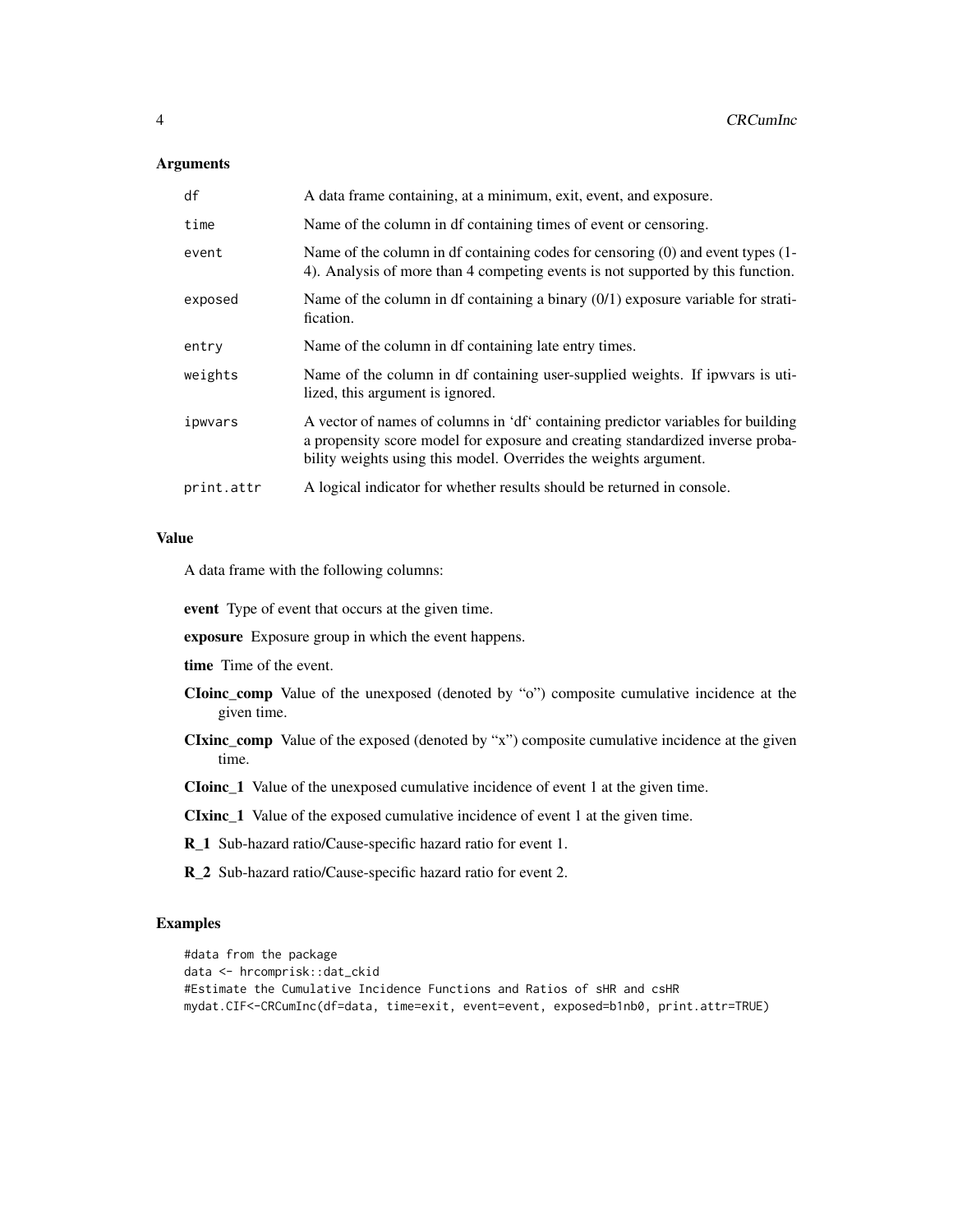<span id="page-4-0"></span>

# Description

A function to ensure that the data frame fulfills the relevant variable content and type requirements.

#### Usage

datcheck(df, qexit, qevent, qexposure, qentry, qweights, qipwvars, eoi = -1)

# Arguments

| df        | A data frame containing, at a minimum, exit, event, and exposure.                                                                                                                                                                                                                                    |
|-----------|------------------------------------------------------------------------------------------------------------------------------------------------------------------------------------------------------------------------------------------------------------------------------------------------------|
| qexit     | Name of the column in df containing times of event or censoring.                                                                                                                                                                                                                                     |
| qevent    | Name of the column in df containing codes for censoring $(0)$ and event types $(1 -$<br>4). Analysis of more than 4 competing events is not supported by this function.                                                                                                                              |
| qexposure | Name of the column in df containing a binary $(0/1)$ exposure variable for strati-<br>fication.                                                                                                                                                                                                      |
| gentry    | Name of the column in df containing late entry times.                                                                                                                                                                                                                                                |
| qweights  | Name of the column in df containing user-supplied weights. If ipwyars is uti-<br>lized, this argument is ignored.                                                                                                                                                                                    |
| qipwyars  | A vector of names of columns in 'df' containing predictor variables for building<br>a propensity score model for exposure and creating standardized inverse proba-<br>bility weights using this model. Overrides the weights argument.                                                               |
| eoi       | Event number for the event of interest, useful when more than two events exist.<br>If utilized, only two cumulative incidence curves will be plotted: one for the<br>event of interest, and one for the composite of all competing events. Each event<br>will still have its sHR/csHR ratio plotted. |

#### Value

Check dataset

dat\_ckid *CKID dataset*

# Description

A dataset containing time, socieconomic and outcome variables of 626 subjects from the Chronic Kidney Disease in Children (CKiD) Study.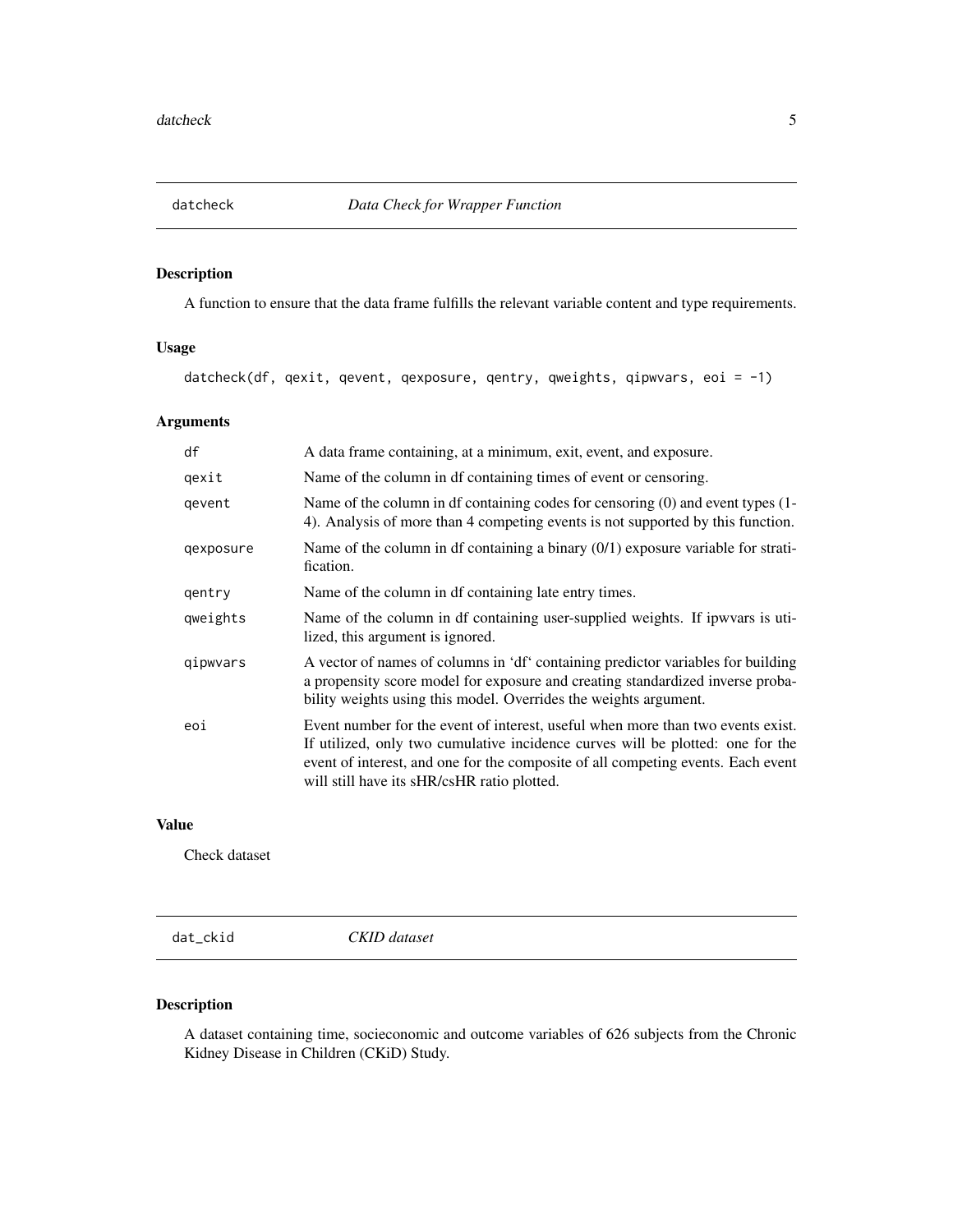#### <span id="page-5-0"></span>Usage

dat\_ckid

#### Format

A data frame with 626 rows and 13 variables:

b1nb0 Binary indicator for race: black=1, non-black=0 entry Years since onset of chronic kidney disease at entry into study event Renal replacement therapy indicator: 0=none, 1=dialysis, 2=transplant exit Years since onset of chronic kidney disease at event/censoring time foodassist Binary indicator for use of food assistance inckd Years in study (=exit-entry) incomegt75 Household income > \$75,000 per year incomelt30 Household income < \$30,000 per year lps Binary indicator of low birth weight, premature birth, or small for gestational age male1fe0 Binary indicator for sex: male=1, female=0 matedultcoll Maternal education less than college privatemd Binary indicator for private doctor public Binary indicator for public insurances

#### Source

#### <https://statepi.jhsph.edu/ckid/ckid.html>

hrcomprisk *Nonparametric Assessment Between Competing Risks Hazards*

#### **Description**

Estimate nonparametric cumulative-incidence based estimation of the ratios of sub-hazard ratios to cause-specific hazard ratios from Ng, Antiporta, Matheson and Muñoz (2019)[1] to compare sub-hazard ratio (a la Fine and Gray; sHR) and cause-specific hazard ratio (csHR) approaches.

#### Details

While doing either analysis individually involves parametric or semi-parametric estimation, because of the fact that the derivatives of the cumulative incidences involved in the quantities cancel out when their ratio is considered, this ratio can be characterized completely using nonparametric estimates of the event-specific cumulative incidences. This provides a useful diagnostic when both analyses are performed as well as a method for estimating the sub-hazard ratios in a way that is valid and free of tethering assumptions characterized by Muñoz et al. [2].

#### 1. Bootstrapped confidence intervals for the sHR/csHR quantities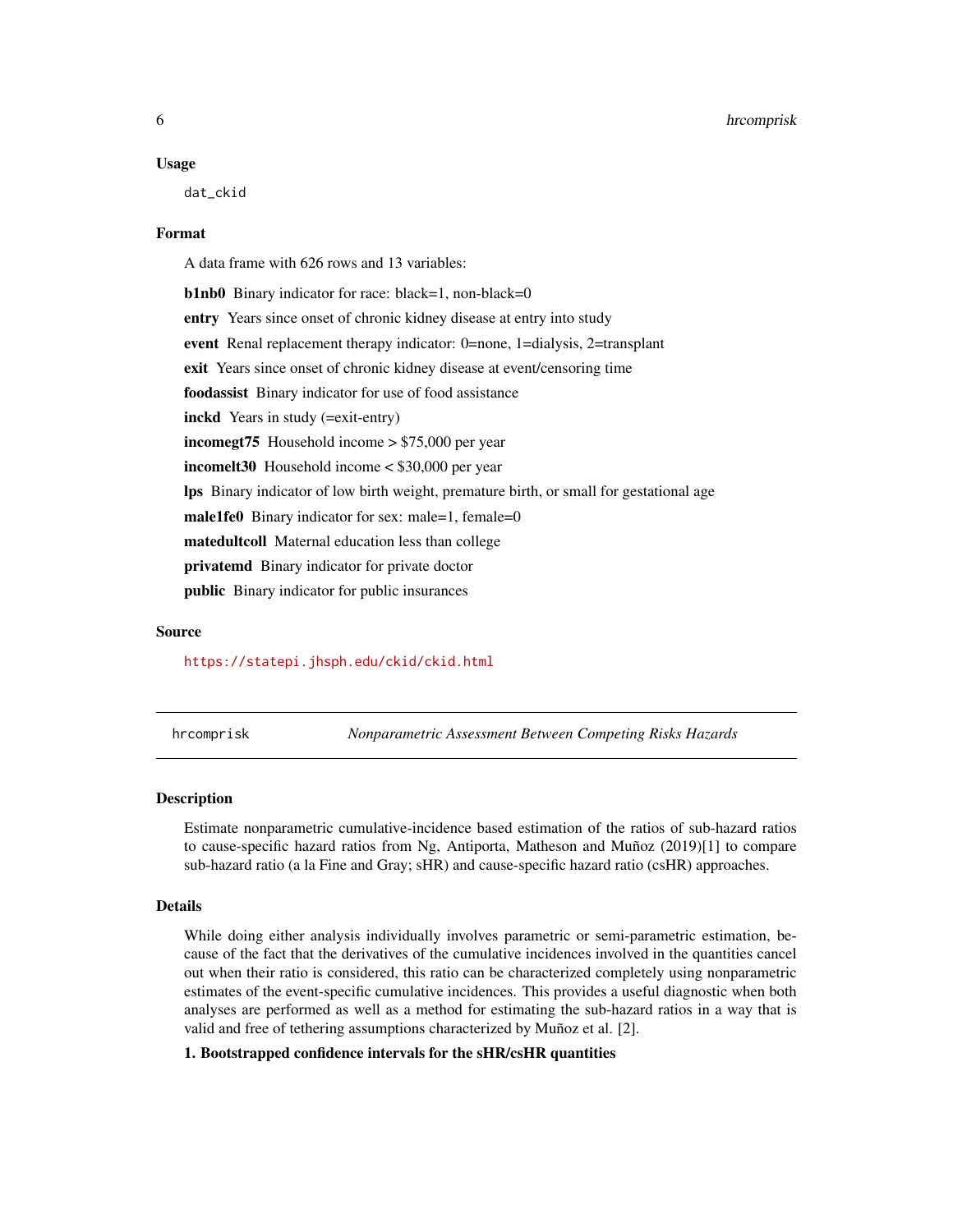#### <span id="page-6-0"></span>hrcomprisk 7

If a positive number of bootstrap replicates is requested via the rep argument, the program will calculate and provide pointwise percentile-based bootstrap confidence intervals for the sHR/csHR ratios. The bootstrapping process uses two loops. In the first loop, rep bootstrap samples are taken stratified by exposure (so each sample has the same exposure prevalence as the original data) and all event-specific cumulative incidences are calculated and stored for each of them. In the second loop, for each event time (i.e., each change in any one of the cumulative incidence functions), the 2.5th and 97.5th percentiles of the bootstrap estimates of the rep sHR/csHR ratios are stored as the lower and upper confidence limits. These are not directly returned to the user, but are used in the plotting of the sHR/csHR ratios.

#### 2. User-supplied vs. program-generated weights

If confidence intervals are not desired, the user can supply a column of weights (e.g, inverse probability weights from a model predicting exposure) which will be used in the estimation of the cumulative incidences and the sHR/csHR ratios derived from them. However, the use of bootstrapping for calculation of confidence intervals as described above necessitates that such a model be refit for each bootstrap sample, generating new weights for new estimates of all quantities. If this is desired, the user should include all the predictor variables as columns in the data frame so that the appropriate model can be fit automatically using the ipwvars argument. If this method is used, the program uses a logistic regression model to calculate probability of exposure, stabilizes the resulting weights to the sample size, and winsorizes weights that fall outside ±4 standard deviations on the log scale. Using this method can increase computation time as the model must be refit on each bootstrap replicate.

#### 3. Use of the nonparametric sHR/csHR ratio for calculation of sHR estimates

Simultaneous estimation of all subhazard ratios and cause-specific hazard ratios is often fraught with problematic results due to incompatible modeling assumptions (e.g., not all ratios can be proportional) and the tethering inherent in subhazard analysis of multiple events as described by Muñoz et al. [2]. Cause-specific hazard ratios are not subject to such tethering constraints, and will admissible regardless of whether the model is misspecified. As such, the output of this function – valid nonparametric estimates of the sHR/csHR ratio – can be combined with (i.e., multiplied by) causespecific hazard ratio estimates (e.g., from a proportional or loglinear cause-specific hazards model) to produce subhazard ratio estimates which do not violate the principles of tethering.

#### Functions

The hrcomprisk package provides 3 main functions and a wrapper function:

- [npcrest](#page-7-1) : Main wrapper function.
- [CRCumInc](#page-2-1) : Estimation of Cumulative Incidence Functions (CIF) of competing events.
- [plotCIF](#page-10-1) : Plot Cumulative Incidence and Ratio of sHR/csHR.
- [bootCRCumInc](#page-1-1) : Bootstrap 95

#### Author(s)

Mantainer: Daniel Antiporta <<dantiporta@jhu.edu>>

#### Authors:

- Daniel Antiporta
- Matthew Matheson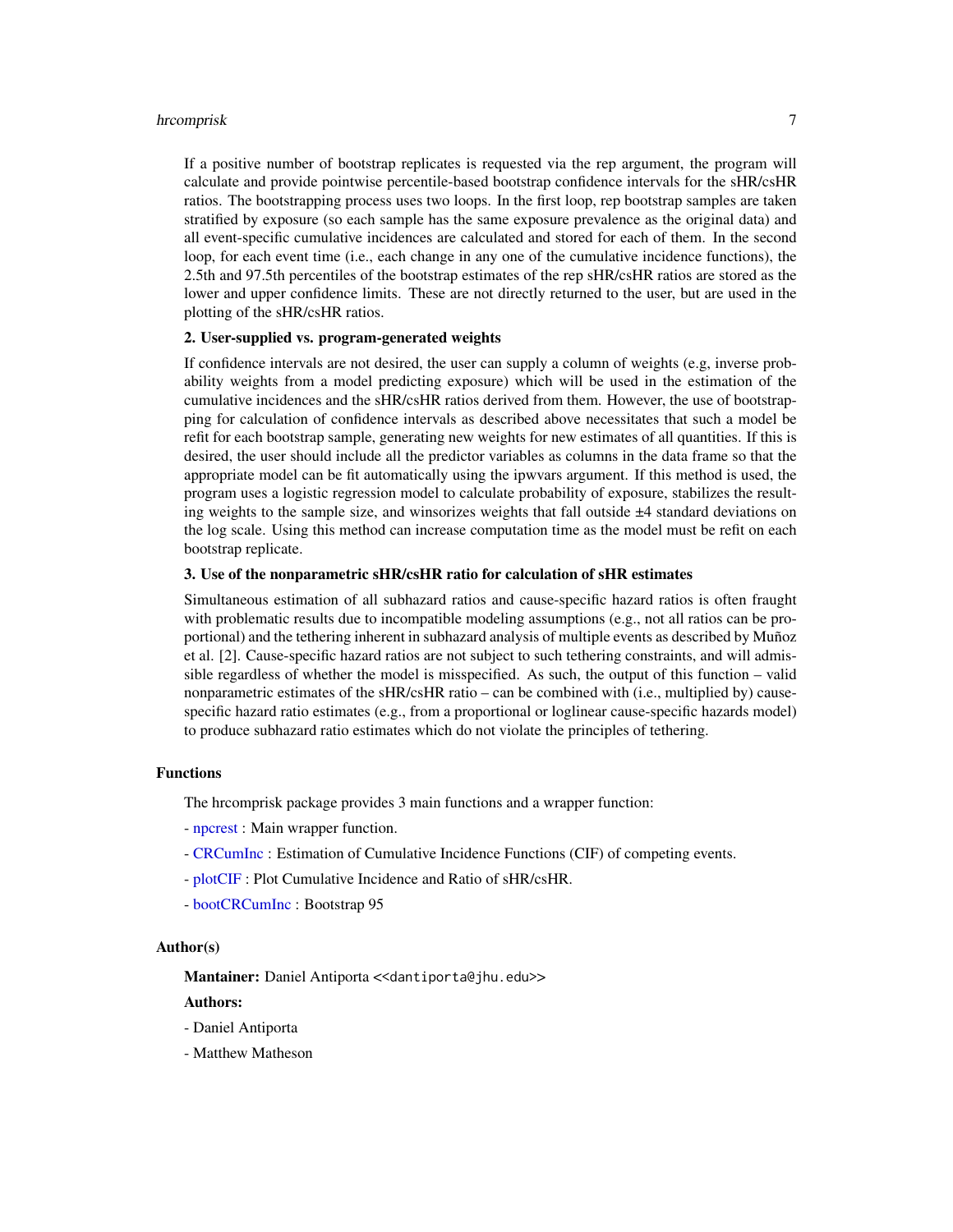- <span id="page-7-0"></span>- Derek Ng
- Alvaro Muñoz

#### References

1. Ng D, Antiporta DA, Matheson M, Munoz A. Nonparametric assessment of differences between competing risks hazard ratios: application to racial differences in pediatric chronic kidney disease progression. Clinical Epidemiology, 2020 (in press)

2. Muñoz A, Abraham AG, Matheson M, Wada N. In: Risk Assessment and Evaluation of Predictions. Lee MLT, Gail M, Pfeiffer R, Satten G, Cai T, Gandy A, editor. New York: Springer; 2013. Non-proportionality of hazards in the competing risks framework; pp. 3–22. [\[Google Scholar\]](https://link.springer.com/chapter/10.1007/978-1-4614-8981-8_1)

#### See Also

Useful links:

<https://github.com/AntiportaD/hrcomprisk>

#### Examples

#data from the package - See fuctions for specific examples data <- hrcomprisk::dat\_ckid

<span id="page-7-1"></span>

npcrest *Nonparametric Estimation of the Ratios of Hazard Ratios*

#### **Description**

A comprehensive wrapper function for implementing the competing risks diagnostic of Ng, Antiporta, Matheson and Muñoz (2019) to compare sub-hazard ratio (a la Fine and Gray; sHR) and cause-specific hazard ratio (csHR) approaches. While doing either analysis individually involves parametric or semi-parametric estimation, because of the fact that the derivatives of the cumulative incidences involved in the quantities cancel out when their ratio is considered, this ratio can be characterized completely using nonparametric estimates of the event-specific cumulative incidences. This provides a useful diagnostic when both analyses are performed as well as a method for estimating the sub-hazard ratios in a way that is valid and free of tethering assumptions characterized by Muñoz et al. (2013).

This function calls datcheck, CRCumInc, bootCRCumInc (if confidence intervals are requested), and plotCIF, all of which are also included in the hrcomprisk package. These functions should generally not be utilized directly.

#### Usage

npcrest( df, exit, event,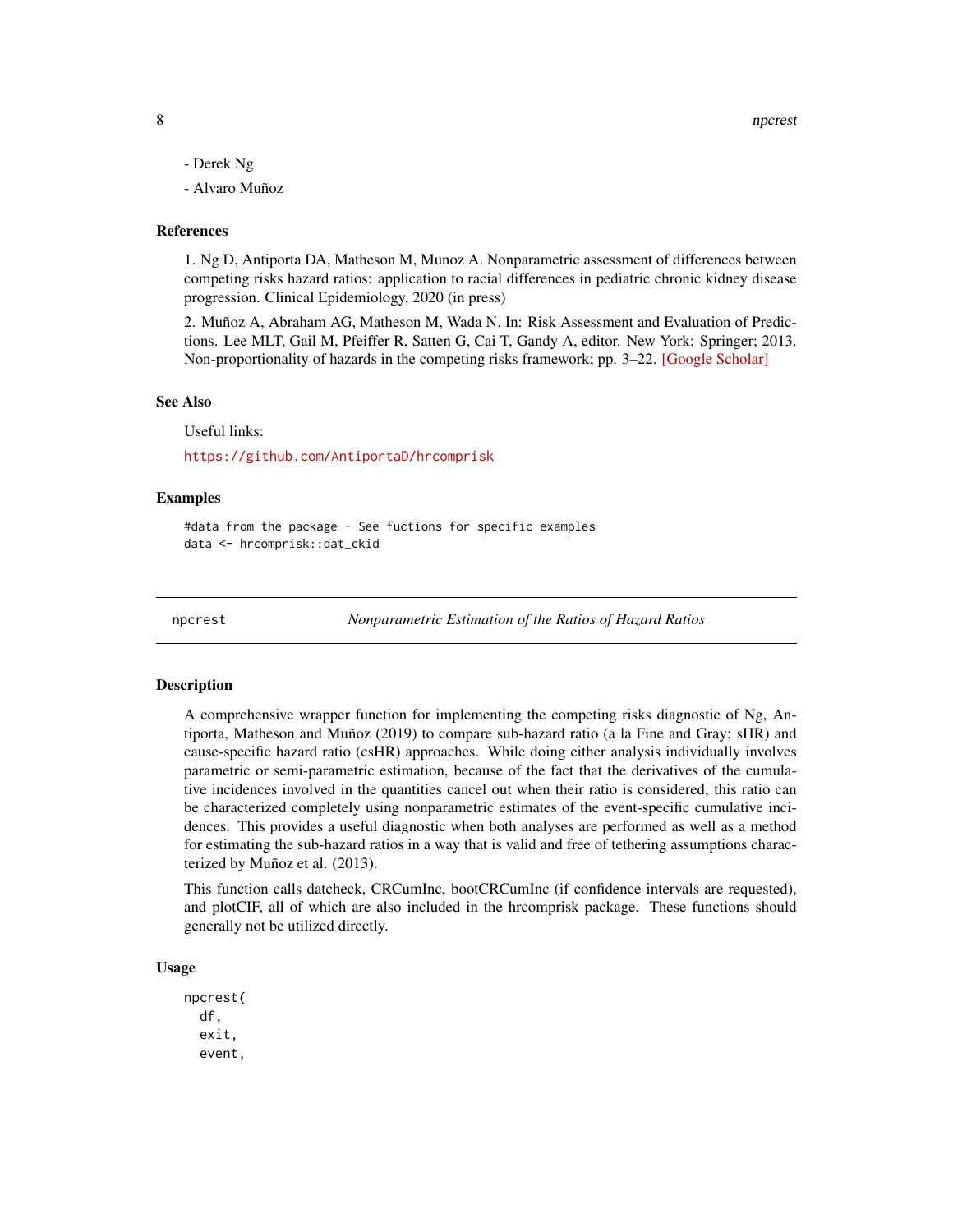npcrest 99

```
exposure,
  entry = NULL,
 weights = NULL,ipwvars = NULL,
 maxtime = Inf,rep = NULL,
  eoi = -1,
 print.attr = T
)
```
# Arguments

| df         | A data frame containing, at a minimum, exit, event, and exposure.                                                                                                                                                                                                                                    |
|------------|------------------------------------------------------------------------------------------------------------------------------------------------------------------------------------------------------------------------------------------------------------------------------------------------------|
| exit       | Name of the column in df containing times of event or censoring.                                                                                                                                                                                                                                     |
| event      | Name of the column in df containing codes for censoring $(0)$ and event types $(1 -$<br>4). Analysis of more than 4 competing events is not supported by this function.                                                                                                                              |
| exposure   | Name of the column in df containing a binary $(0/1)$ exposure variable for strati-<br>fication.                                                                                                                                                                                                      |
| entry      | Name of the column in df containing late entry times.                                                                                                                                                                                                                                                |
| weights    | Name of the column in df containing user-supplied weights. If ipwvars is uti-<br>lized, this argument is ignored.                                                                                                                                                                                    |
| ipwvars    | A vector of names of columns in 'df' containing predictor variables for building<br>a propensity score model for exposure and creating standardized inverse proba-<br>bility weights using this model. Overrides the weights argument.                                                               |
| maxtime    | Largest time to display on the x-axis of all output plots. As data can become<br>sparse and thus more widely variable at times get large, this argument may be<br>used to restrict plots to a range of the data that is discerned to be more accurate<br>and reliable.                               |
| rep        | Number of replicates for bootstrapping if confidence intervals for the sHR/csHR<br>estimate are desired. See more details on bootstrapping below.                                                                                                                                                    |
| eoi        | Event number for the event of interest, useful when more than two events exist.<br>If utilized, only two cumulative incidence curves will be plotted: one for the<br>event of interest, and one for the composite of all competing events. Each event<br>will still have its sHR/csHR ratio plotted. |
| print.attr | A logical indicator for whether results should be returned in console.                                                                                                                                                                                                                               |

#### Details

#### 1. Bootstrapped confidence intervals for the sHR/csHR quantities

If a positive number of bootstrap replicates is requested via the rep argument, the program will calculate and provide pointwise percentile-based bootstrap confidence intervals for the sHR/csHR ratios. The bootstrapping process uses two loops. In the first loop, rep bootstrap samples are taken stratified by exposure (so each sample has the same exposure prevalence as the original data) and all event-specific cumulative incidences are calculated and stored for each of them. In the second loop, for each event time (i.e., each change in any one of the cumulative incidence functions), the 2.5th and 97.5th percentiles of the bootstrap estimates of the rep sHR/csHR ratios are stored as the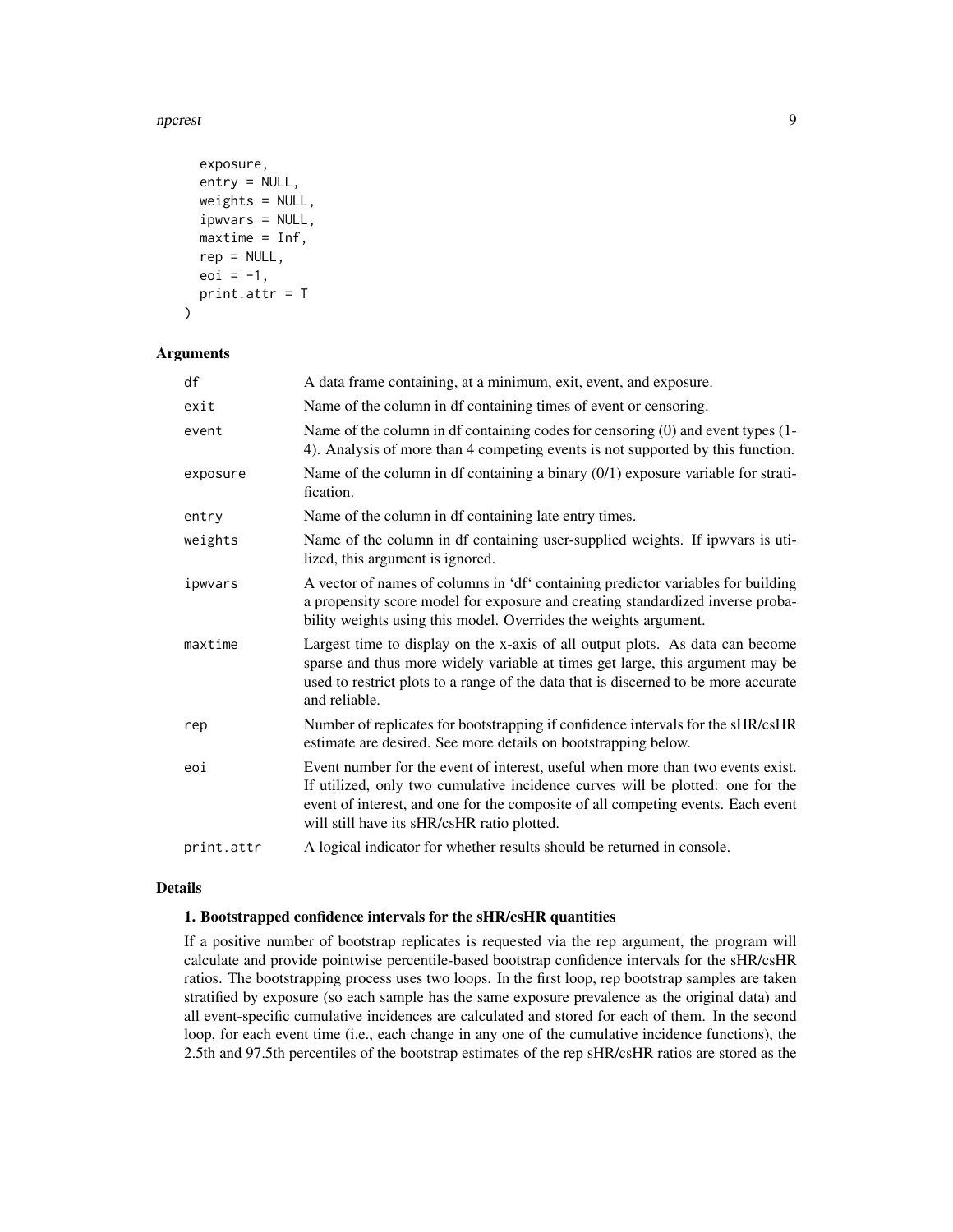lower and upper confidence limits. These are not directly returned to the user, but are used in the plotting of the sHR/csHR ratios.

#### 2. User-supplied vs. program-generated weights

If confidence intervals are not desired, the user can supply a column of weights (e.g, inverse probability weights from a model predicting exposure) which will be used in the estimation of the cumulative incidences and the sHR/csHR ratios derived from them. However, the use of bootstrapping for calculation of confidence intervals as described above necessitates that such a model be refit for each bootstrap sample, generating new weights for new estimates of all quantities. If this is desired, the user should include all the predictor variables as columns in the data frame so that the appropriate model can be fit automatically using the ipwvars argument. If this method is used, the program uses a logistic regression model to calculate probability of exposure, stabilizes the resulting weights to the sample size, and winsorizes weights that fall outside ±4 standard deviations on the log scale. Using this method can increase computation time as the model must be refit on each bootstrap replicate.

#### 3. Use of the nonparametric sHR/csHR ratio for calculation of sHR estimates

Simultaneous estimation of all subhazard ratios and cause-specific hazard ratios is often fraught with problematic results due to incompatible modeling assumptions (e.g., not all ratios can be proportional) and the tethering inherent in subhazard analysis of multiple events as described by Muñoz et al. (2013). Cause-specific hazard ratios are not subject to such tethering constraints, and will admissible regardless of whether the model is misspecified. As such, the output of this function – valid nonparametric estimates of the sHR/csHR ratio – can be combined with (i.e., multiplied by) cause-specific hazard ratio estimates (e.g., from a proportional or loglinear cause-specific hazards model) to produce subhazard ratio estimates which do not violate the principles of tethering. See below for an example of how to implement this.

#### Value

An object containing the plotted figures (\$plots) and a data frame (\$cuminc) with the following columns:

event Type of event that occurs at the given time.

exposure Exposure group in which the event happens.

time Time of the event.

- CIoinc\_comp Value of the unexposed (denoted by "o") composite cumulative incidence at the given time.
- CIxinc\_comp Value of the exposed (denoted by "x") composite cumulative incidence at the given time.

CIoinc\_1 Value of the unexposed cumulative incidence of event 1 at the given time.

CIxinc\_1 Value of the exposed cumulative incidence of event 1 at the given time.

R\_1 Sub-hazard ratio/Cause-specific hazard ratio for event 1.

R\_2 Sub-hazard ratio/Cause-specific hazard ratio for event 2.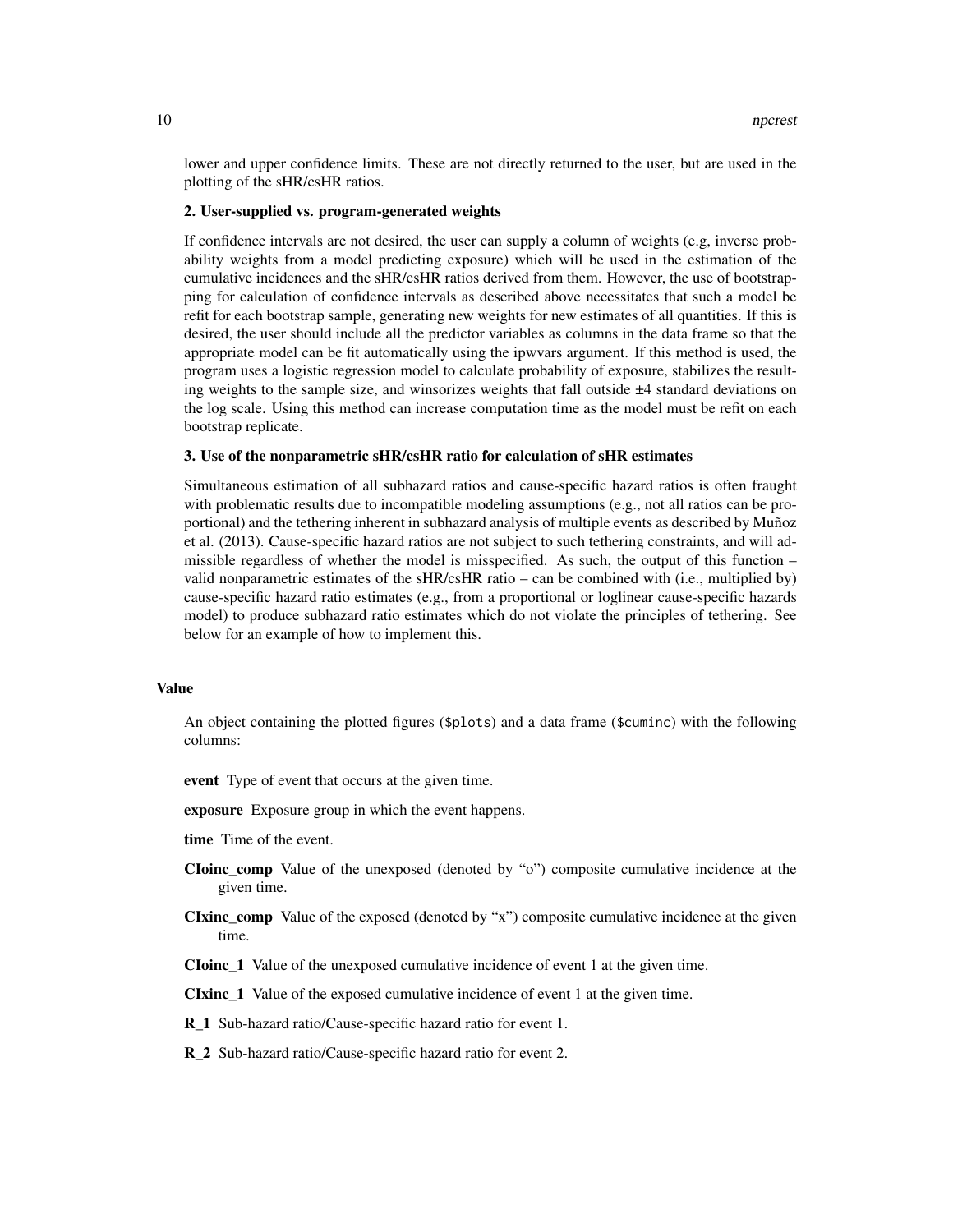#### <span id="page-10-0"></span>plotCIF and the state of the state of the state of the state of the state of the state of the state of the state of the state of the state of the state of the state of the state of the state of the state of the state of th

#### References

1. Ng D, Antiporta DA, Matheson M, Munoz A. Nonparametric assessment of differences between competing risks hazard ratios: application to racial differences in pediatric chronic kidney disease progression. (Clinical Epidemiology, 2019-in print)

2. Muñoz A, Abraham AG, Matheson M, Wada N. In: Risk Assessment and Evaluation of Predictions. Lee MLT, Gail M, Pfeiffer R, Satten G, Cai T, Gandy A, editor. New York: Springer; 2013. Non-proportionality of hazards in the competing risks framework; pp. 3–22. [Google Scholar](https://link.springer.com/chapter/10.1007/978-1-4614-8981-8\_1)

#### Examples

```
#data from the package
data <- hrcomprisk::dat_ckid
#Using the wrapper function
npcrest(df=data, exit=exit, event=event, exposure=b1nb0,rep=10, maxtime=20, print.attr=TRUE)
```
<span id="page-10-1"></span>plotCIF *Plot Incidence and Ratio of sHR/csHR*

#### Description

Plot Cumulative Incidence and Ratio of sHR/csHR.

#### Usage

 $plotCIF(cifobj, maxtime = Inf, ci = NULL, eoi = -1)$ 

#### Arguments

| cifobi  | A data frame containing the Cumulative Incidence of each competing event by<br>exposure group. |
|---------|------------------------------------------------------------------------------------------------|
| maxtime | Largest time to display on the x-axis of all output plots.                                     |
| ci      | A data frame containing the 95% CI for each ratio of csHR/sHR.                                 |
| eoi     | Event number for the event of interest, useful when more than two events exist.                |

#### Value

A large list containing 2 figures:

\$plot1 Plot the cumulative incidence of the composite event and of each event by exposure group.

\$plot2 Plot the ratio of Sub-hazard ratio and Cause-specific hazard ratio for each event i (Ri).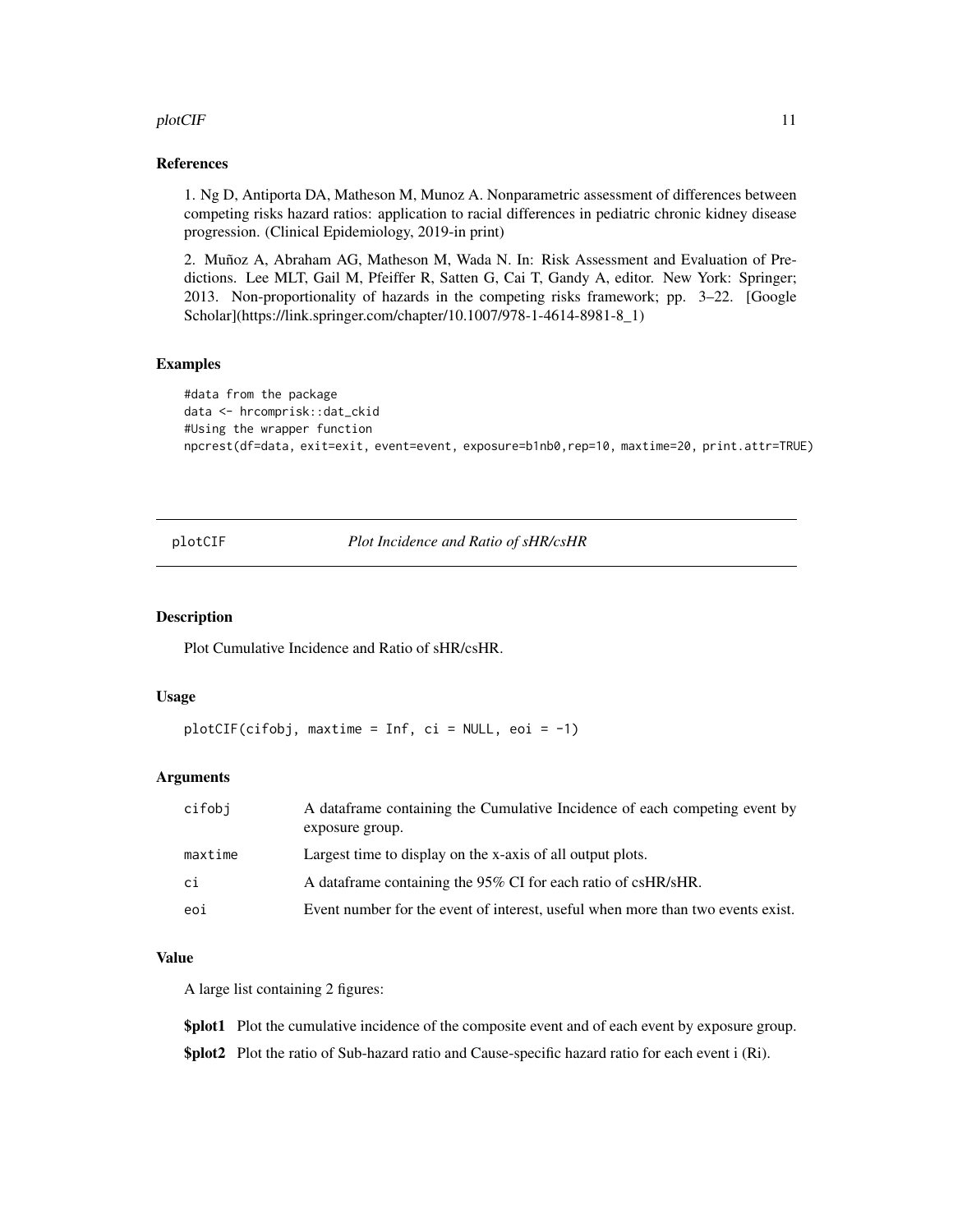# Examples

#data from the package data <- hrcomprisk::dat\_ckid #Estimate the Cumulative Incidence Functions and Ratios of sHR and csHR mydat.CIF<-CRCumInc(df=data, time=exit, event=event, exposed=b1nb0, print.attr=FALSE) #Plot the CIs and Ratios estimated plots<-plotCIF(cifobj=mydat.CIF, maxtime = 20, eoi = 1)